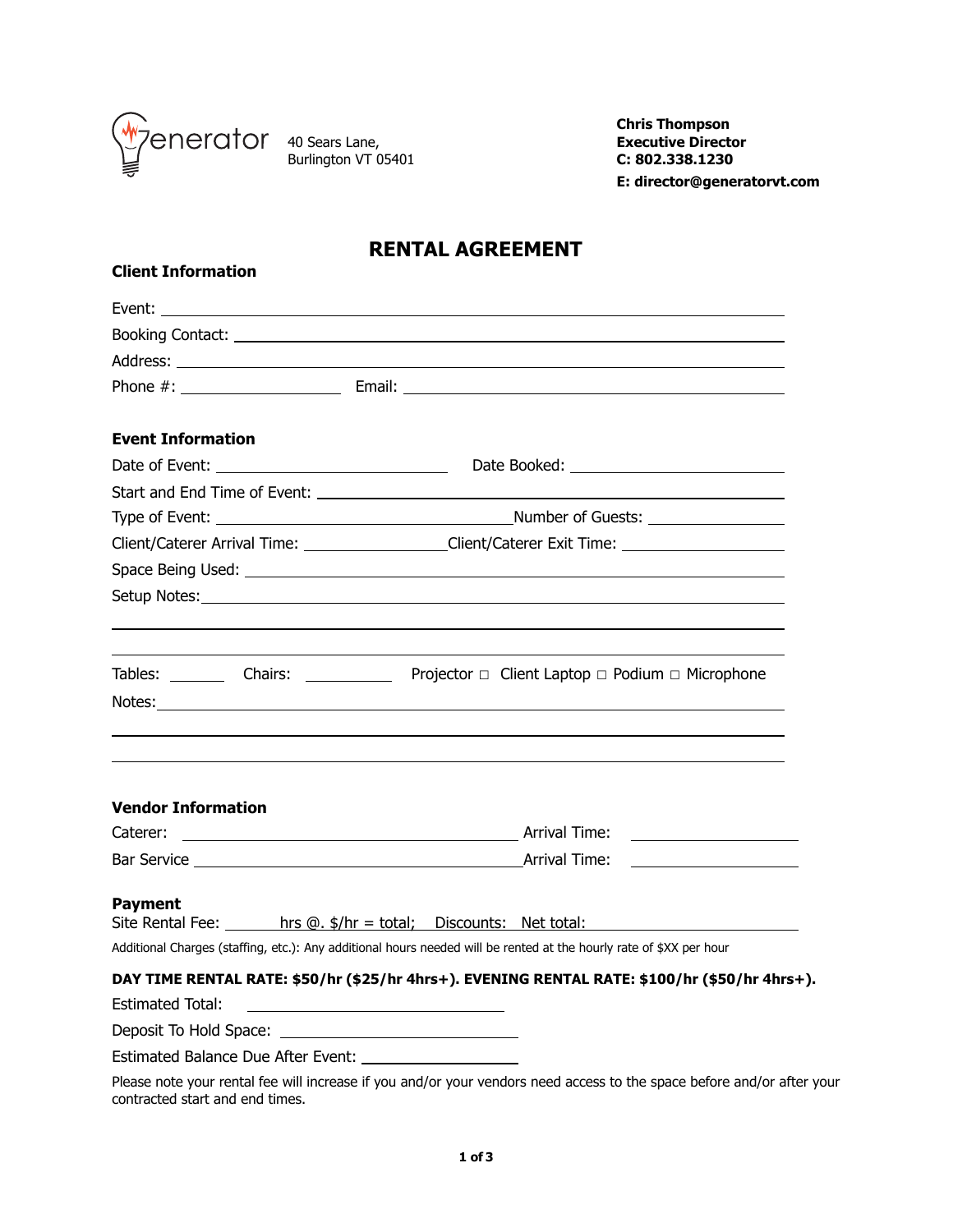

40 Sears Lane, Burlington VT 05401

## **Generator Event Guidelines, Rules, and Obligations**

- 1. In all advertising, invitations, and signage for events please refer to the location of your event as "Generator".
- 2. 50% of your site rental fee is required to confirm your reservation. This deposit is nonrefundable, but is transferable to another function rental up to five days before your event. After five days, the deposit can not be transferred forward. The remaining 50% will be determined after all guests and vendors have left the Generator. Rentals over the contracted time will billed at an hourly rate. The Event Manager will contact you with that amount following your event.
- 3. Per Vermont law, Generator cannot allow clients to bring in their own alcohol. You must make sure the bar service you chose carries the required million dollar liquor liability policy required by the City of Burlington. Please note your provider must file for an off-premise permit no later than 15 days prior to your event.
- 4. The space is rented as a mostly bare space. Additional tables and chairs, along with china, flatware, and linens will need to be rented from Vermont Tent Company and must be set up by either you or your caterer. In order to minimally impact gallery operations and other events, please coordinate delivery and pre and post event storage with the Event Manager. At the end of the event, all rentals must be returned to where they were found.
- 6. All loading should be done through the rear of Generator off of Sears Lane. Vehicles must be parked in designated Generator spaces. You are responsible for conveying this to your vendors.
- 8. It is your and your vendors' responsibility to leave the facility in the condition in which it was found, including the kitchen. Generator is not responsible for loss or damage to items left unattended. In addition, you are responsible for the cost of repairing or replacing any piece of Generator property damaged during your event or setup/tear down done by you, your vendors, and/or your guests. No permanent or temporary alterations, modifications, or changes may be made by you or your vendors to any features of the building without the explicit permission of Generator staff.
- 11. Comply with all applicable federal, state, and local laws.